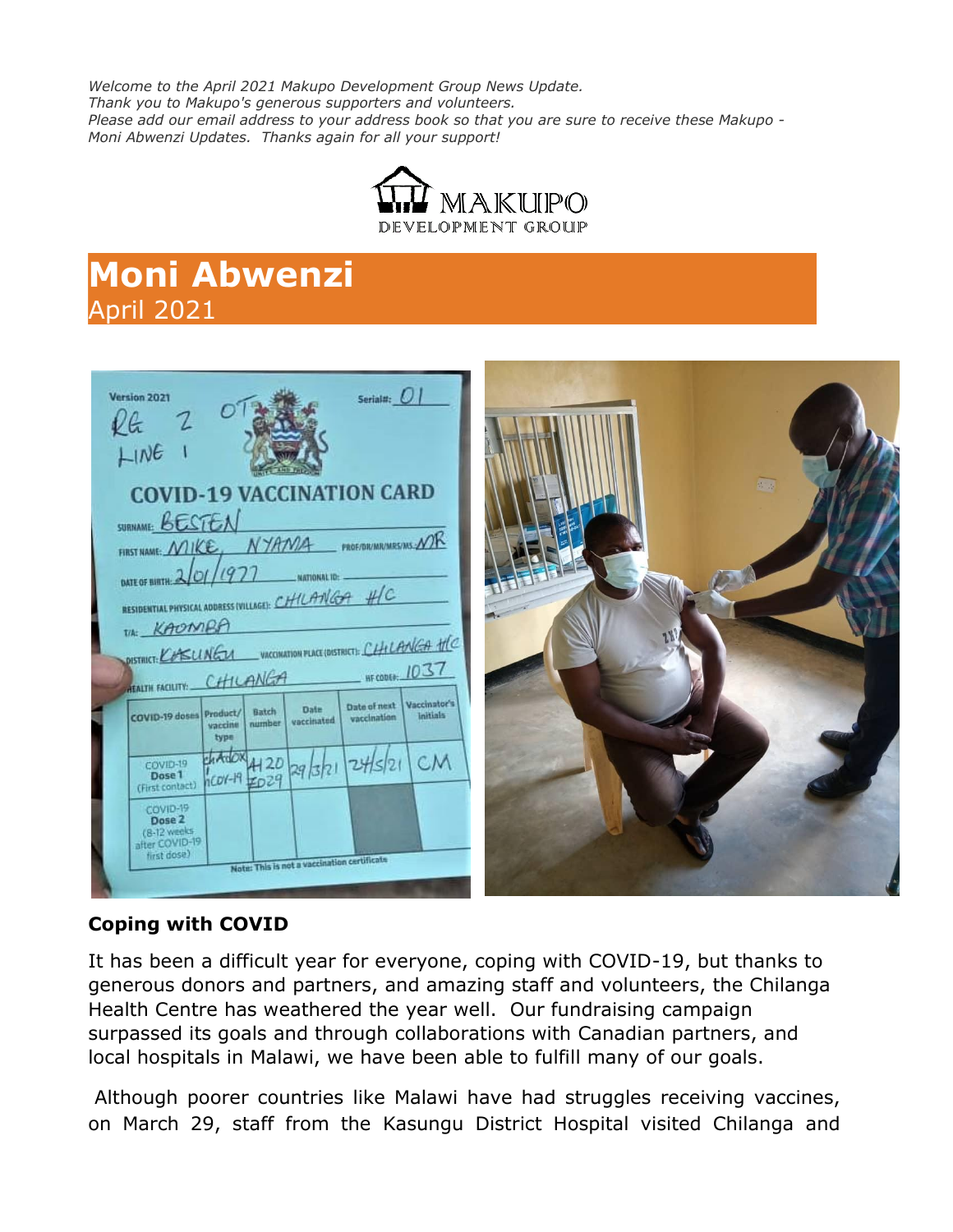administered COVID-19 vaccinations to over 100 Health Centre staff, volunteers, teachers at the three local schools, patients who are asthmatic or diabetic, and palliative care beneficiaries.

#### **Respecting health directives and guidelines**

Health Centre staff and patients practiced social distancing and mask-wearing at all gatherings. And staff and volunteers showed their ingenuity by gathering leftover fabric from curtains and donated clothing and hiring two local tailors to make three-layer masks for village health workers, palliative care patients and Makupo villagers. Well done!



#### **Improvements at the Centre**

COVID has not stopped our staff and volunteers from making important updates at the Centre. New locally made furniture has been purchased and two cleaners have been hired, Henderson Sakala and Vester Banda, two longtime volunteers who have taken over responsibility for cleaning, thus freeing medical staff to attend to patients.



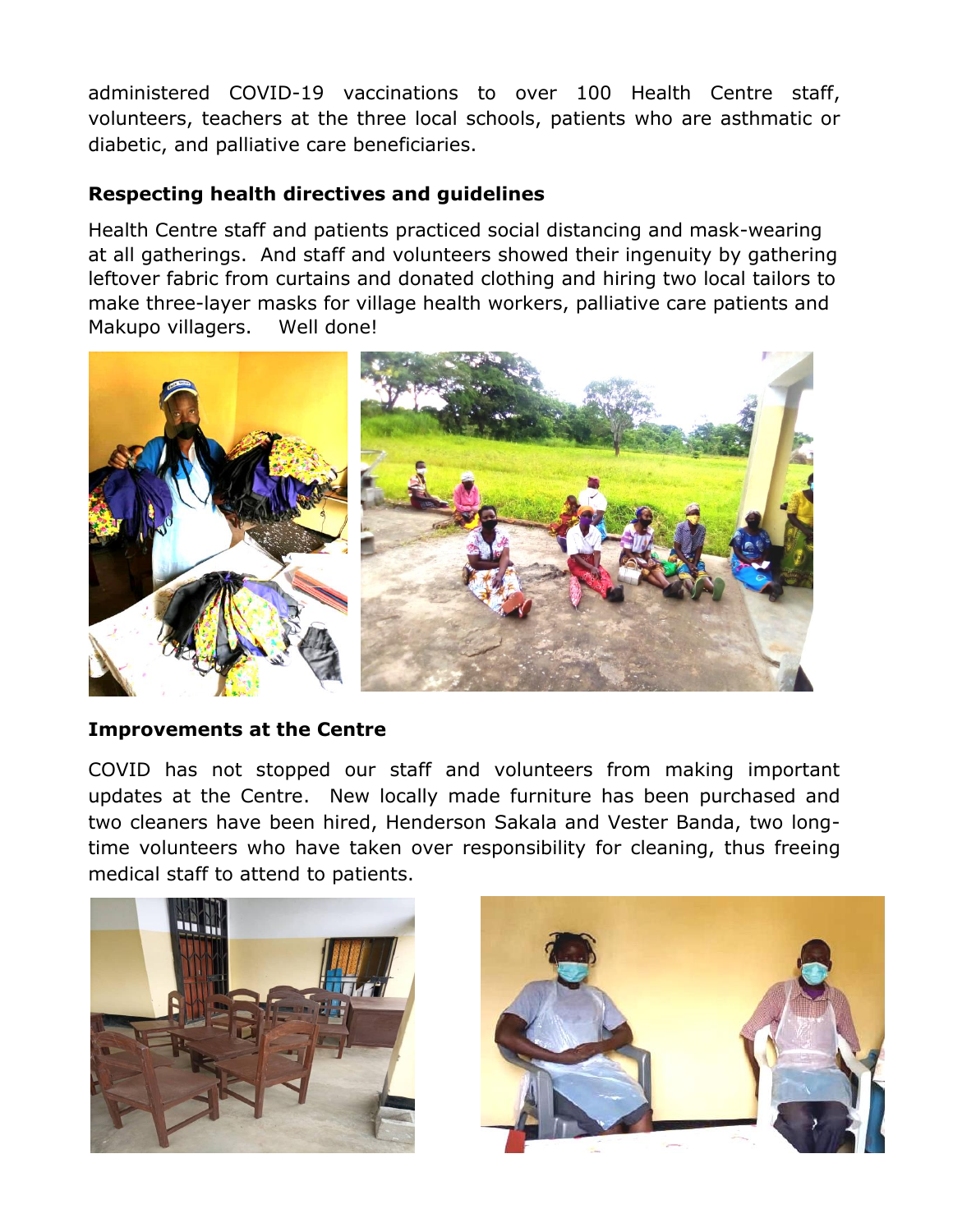

Grass is growing around the clinic and the Village Health Workers have been working on bringing it under control. In the future, we hope develop a garden in this area where food can be grown for the clinic and the village, but this is a dream that will have to wait a while yet.

#### **Thanks to our partners**

Thanks to the generosity of K2 Foundation and Health Partners International Canada, drugs valued at approximately \$500,000 CAN will be sent in mid-April for distribution to six rural health centres in Malawi, including Chilanga.

Although Malawi is expecting a good harvest this year, the period leading up to the harvest is known as the hungry season, and food is now scarce. To assist during this period, K2 Foundation generously provided food packages including 50 lb of maize, cooking oil, soya, salt and sugar to 42 palliative care patients.



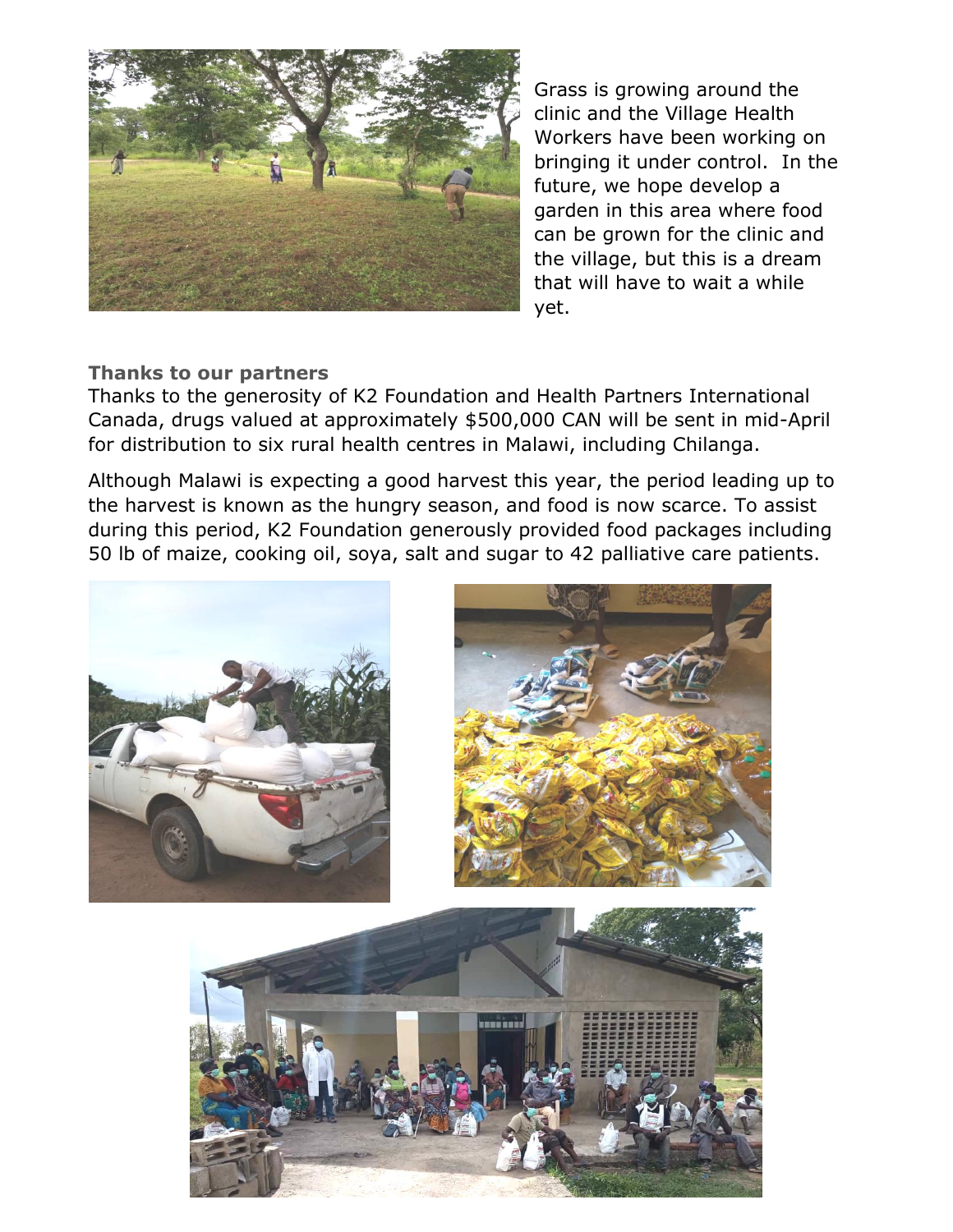#### **A very special donation**

Mayamiko, a delightful 9-year-old palliative care patient at the Health Centre has very limited mobility. However, the Beit Cure Hospital in Blantyre, a UK charity that specializes in orthopedic surgery, has generously provided her with a new wheelchair that greatly facilitates her movements in and around her house. Unfortunately, the wheelchair cannot be used on the uneven terrain between her home and the school. However, thanks to generous MDG donors, we have been able to purchase an adaptive, all-terrain push chair which is being sent to Makupo along with the medication shipment being sent in April.



#### **Ongoing training**

Both regular and special workshops are an important part of any health program. In March, the Village Health Workers attended their annual workshop covering topics including the prevention of COVID-19 transmission, palliative care, primary health care, and cervical cancer screening; cervical cancer, which is preventable and treatable, is the number one cancer to kill women in sub-Saharan Africa. Earlier in the year, following two incidents of potentially serious snake bites in the area, a snake bite workshop was held.